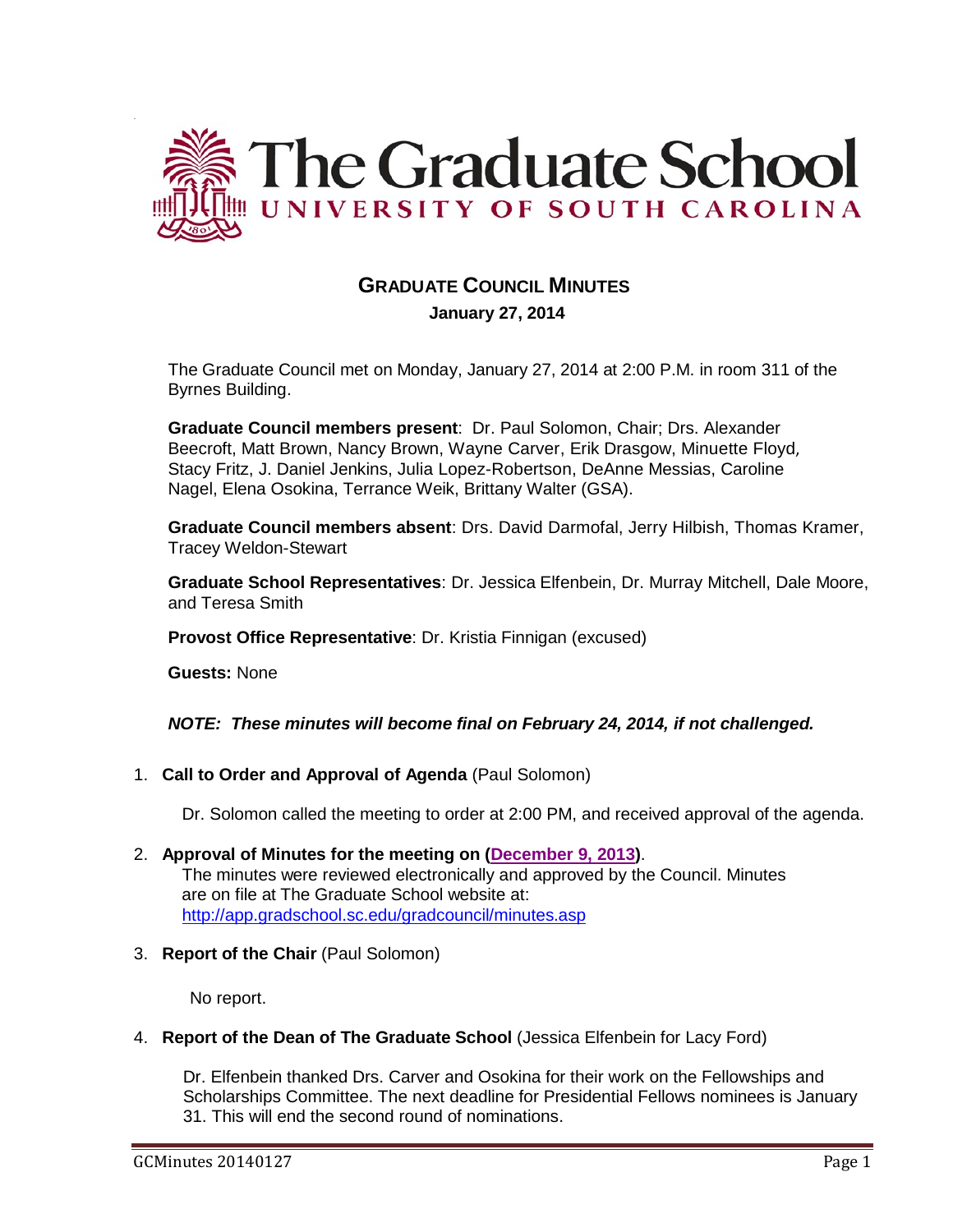On Wednesday, March 12, the Graduate School in partnership with the Graduate Student Association will sponsor a night at the Trustus Theater in support of Chase Nelson. Chase is a biology PhD student and a President Fellow who came to USC, in part, because he likes musical theater. He will be staring in a production at the Trustus Theater and is thrilled to have the Graduate School and the GSA support him. Please invite others to attend. The tickets are \$10.00.

Graduate Student Day is April 11 and applications are being accepted from students who want to present their work. Students who received SPARC funding last year are required to present at Graduate Student Day. It is a goal of the Vice President of Research that SPARC student presentations disseminate the knowledge gained through the SPARC grant opportunity and to assure that their work is presented at a standard representative of the SPARC program.

The Graduate School is sending out weekly updates regarding events and information important to Graduate Students. It is sent via email, Facebook and Twitter every Friday. Council members are asked to notify Dr. Elfenbein if they are not receiving the email, and the Graduate Council members will be added to the distribution list.

### 5. **Report of the Associate Dean / Secretary of the Graduate Council** (Murray Mitchell)

Dr. Mitchell reported that there are still unforeseen issues with the implementation of Banner. One recurring issue is with tuition adjustments for Graduate Assistants. Most have now been completed, but continued patience is appreciated.

Policies and Practices are currently being reviewed to resolve discrepancies. Note that Graduate Assistants are authorized to work only 20 hours per week. They can petition The Graduate School to work a maximum of 25 hours. However, international students cannot work more than 20 hours. There is a renewed commitment to facilitating students' time-to-degree in a timely fashion. The Policies and Practices are slowly being policed as work is done to reconcile Banner and payroll and the registrar. Violations may not be recognized immediately, and assistance with enforcement of proper policy is appreciated.

Dr. Mitchell commented that feedback regarding The Graduate School is that operations continue to move in the right direction. There are quicker responses now that are helpful rather than obstructive. He stated that The Graduate School would benefit from hearing from the Council and Faculty, if their experience is different. The Graduate School is a service unit interested in resolving negative issues.

### 6. **Report of the Graduate Student Association Representative** (Brittany Walter)

Brittany Walter presented the latest edition of the Graduate Student Association's newsletter. It is a special edition that features each GSA liaison giving updated information on issues and events focused on by the GSA this semester. That issue along with other information on the GSA is available here: [http://www.sa.sc.edu/sg/graduate](http://www.sa.sc.edu/sg/graduate-student-association/)[student-association/.](http://www.sa.sc.edu/sg/graduate-student-association/)

The GSA met last week and finalized preparation for Graduate Student Week. They are planning family-friendly events to celebrate the week. They will publish the dates of each event soon. The GSA is also working on a Professionalism Series. A sub-committee was recently formed to plan the series. Once finalize the details will be published.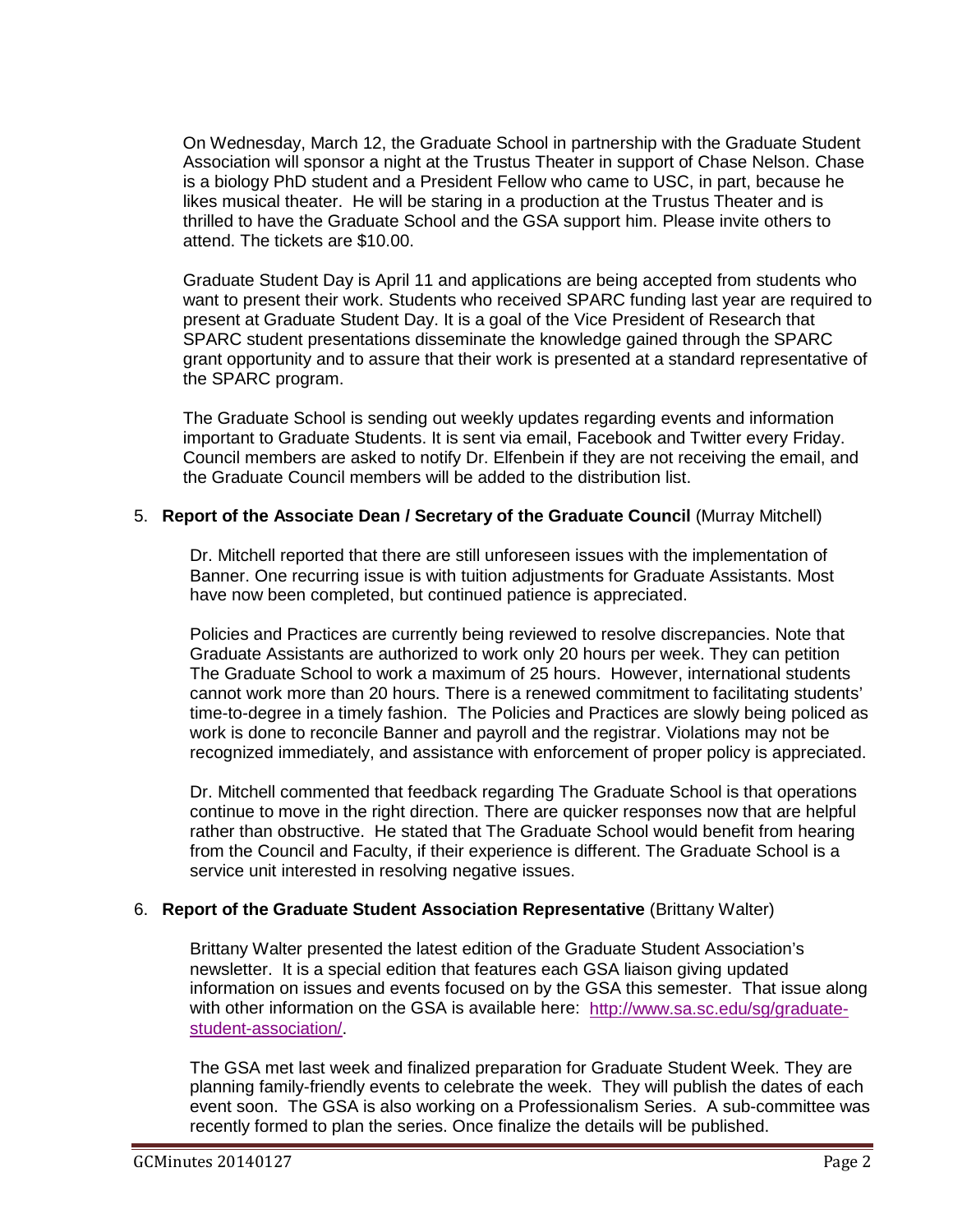Another Town Hall Meeting is planned this year with the GSA and the Graduate School. In preparation for the meeting, the GSA will survey graduate students to discover the issues that Graduate Students would most like to see discussed at the meeting. Based on the survey, these issues will be presented. Last year's meeting was successful, and this one is expected to be a success as well.

The GSA recently collaborated with the Alumni center to form a Board of members to help the GSA get more involved with graduate professionals and other Alumni services. The GSA also plans to get involved in the National Association of Graduate-Professional Students organization (NAGPS). The GSA officers plan to attend the National meeting this year.

Finally, Danielle Schoffman announced that she will be stepping down as the GSA president next year. She has charged the current officers with the task of devising a 5 year plan for the GSA in preparation for her successor.

#### 7. **Report of the Academic Policy and Practices Committee** (Stacy Fritz)

No report

#### 8. **Report of the Committee on 500/600 Level Courses, Distance Education and Special Courses** (Murray Mitchell)

A listing of 500/600 Level Courses was presented to Council. The list was presented to the Council for informational purposes only.

#### **500/600 Level Courses**

Course Change Proposals:

**ITEC 545** Telecommunications (3) Remove ITEC 445 and add ITEC 345 as a prerequisite

**ITEC 564** Project Management for Information Systems (3) Change ITEC 560 from a prerequisite/co-requisite to only prerequisite

**STAT 518** Nonparametric Statistical Methods (3) Update course description: Applications and principles nonparametric statistics. Classical rank-based methods and selected categorical data analysis and modern nonparametric methods. Statistical packages such as R.

New Course Proposal/Distance Education Delivery:

**ENCP 602** Introduction to Engineering Design for Teachers (3) Introduction to computer-aided design with solid modeling for pre-service and in-service teachers. Design process, professional communication and collaboration methods, design ethics, and technical documentation. [Effective Spring 2014]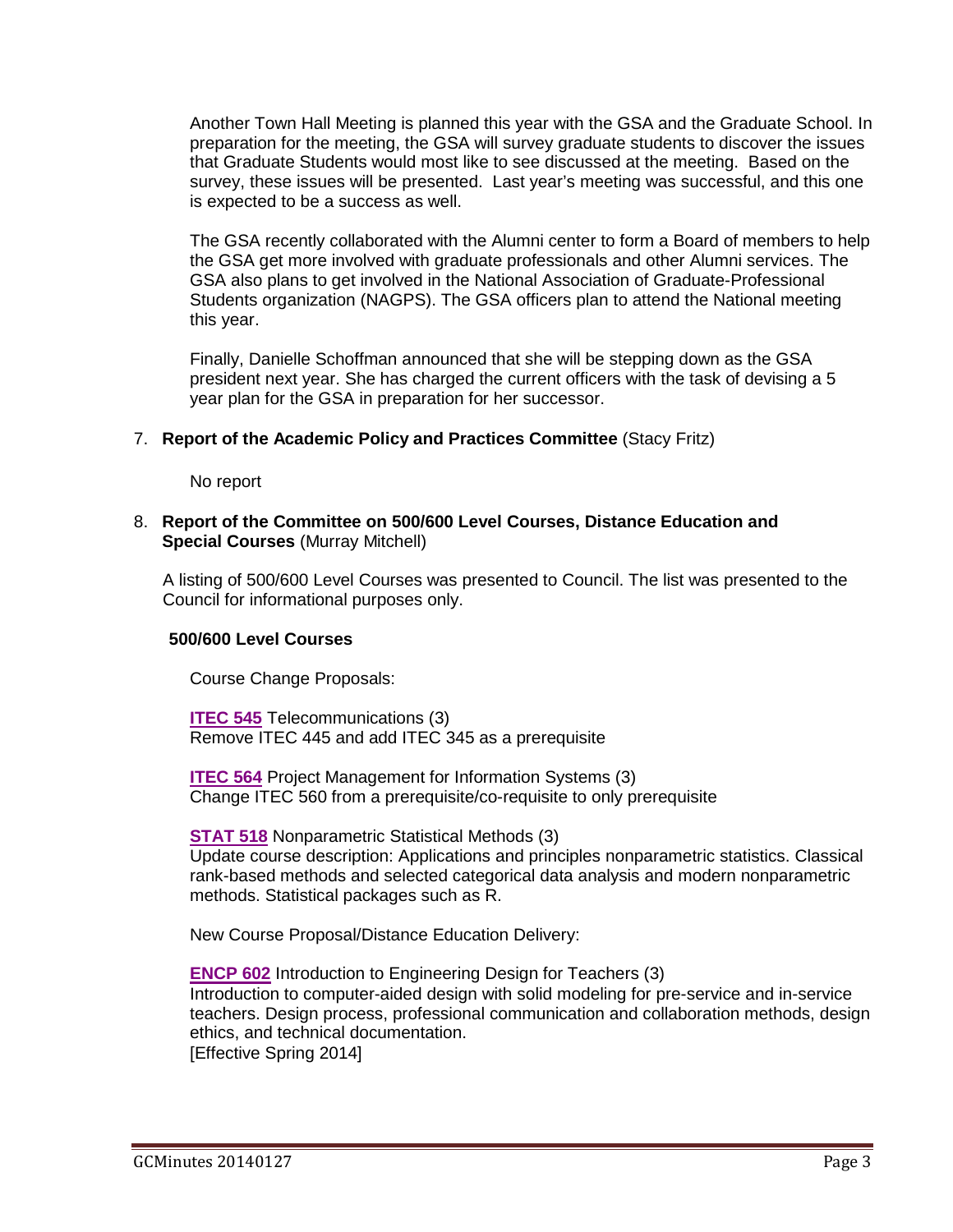Existing Course / Distance Education Delivery:

**[HPEB J621](http://gradschool.sc.edu/facstaff/gradcouncil/2013/HPEB%20J621_Redacted.pdf)** Maternal and Child Health (3) Public health issues, social and behavioral science, policies, programs, and services related to maternal and child health in the United States and other countries. [Cross-listed course: WGST 621] [Effective Spring 2014]

### 9. **Fellowships and Scholarships Committee** (Wayne Carver)

Dr. Carver announced that there were 19 students nominated and 14 students were chosen to receive fellowships and scholarships. Additional students will be considered for the next round on February 28. Dr. Nagel asked about the nominating procedure. Dr. Elfenbein responded that nominees need to be academically exceptional students who have already been accepted into a program. Also, an admission action recommendation (AAR) must be submitted to the Graduate School prior to student nomination.

#### 10. **Report of the Science, Math, and Related Professional Program Committee** (DeAnne Messias)

 *Department of Health Promotion, Education, and Behavior*

#### New Course Proposal

**[HPEB 815 Theory-Driven Analysis](http://gradschool.sc.edu/facstaff/gradcouncil/2013/HPEB%20815%20NCP_Redacted.pdf)** (3) **APPROVED**

Intermediate-level overview of methods for answering theoretically-informed research questions using quantitative data. Designed for applied researchers who seek a better understanding of statistical methods from describing a population to testing a conceptual model. Practical guidance for organizing, writing about, and presenting results from basic and multivariate statistical analyses. [Effective Fall 2014]

[Prerequisite: BIOS 757 or an equivalent level course]

### 11. **Report of the Humanities, Social Sciences, Education, and Related Professional Programs Committee** (J. Daniel Jenkins)

*Moore School of Business*

#### New Course Proposal

#### **[MKTG 716 Listening to the Voice of the Market](http://gradschool.sc.edu/facstaff/gradcouncil/2013/MKTG%20716%20ncp_Redacted.pdf)** (3) **APPROVED**

Building competencies that help managers acquire knowledge from clients and apply it in ways that enhance openness in building strategic responses. [Effective Fall 2014]

[Prerequisites: DMSB 716 or MKTG 701 or special permission from the instructor]

New Course Proposal **MKTG 717 Marketing Spreadsheet Modeling** (3) **APPROVED** Conceptual foundations and application of basic econometric and statistical models used in marketing analytics contexts. [Effective Fall 2014] [Prerequisites: DMSB 716 or MKTG 701 and DMSB 712 or MGSC 711]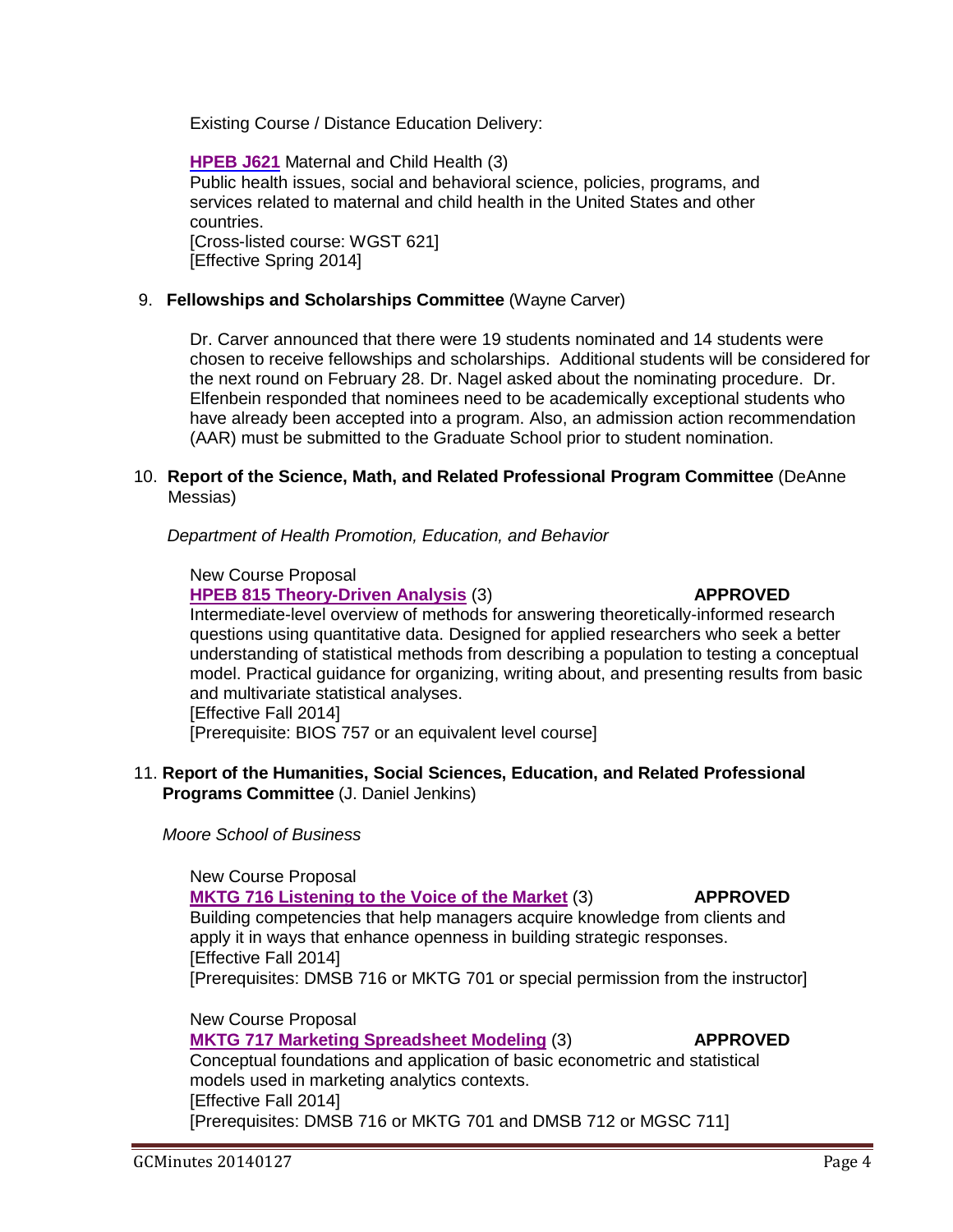New Course Proposal **TABLED MKTG 718 Social and Digital Media Strategies [for Businesses](http://gradschool.sc.edu/facstaff/gradcouncil/2013/MKTG%20718%20NCP_Redacted.pdf)** (3) Develop a social and digital media plan/solution to present to a client. [Effective Fall 2014] [Prerequisites: DMSB 716 and MKTG 701]

### 13. **Other Committee Reports**

No report

### 14**. Old Business**

No report

### 15. **New Business**

Dr. Mitchell presented information to amend the Faculty Manual regarding an "Associate Member." The amendment was approved by the Board of Trustees at their December 17, 2013 meeting. It is regarding the policy for creation of an Associate Member for Graduate Faculty. The attached is an excerpt of the approved proposal. It was first approved by the Faculty Senate and then approved by the Board of Trustees. The Graduate Council Policies and Practices committee is now charged with developing a procedure for determining associate members and how they are approved. Once determined, the procedure must be presented to Graduate Council for approval.

### 16. **Good of the Order**

The next meeting will be February 24, 2014 at 2:00 P.M.

## 17. **Adjournment**

The meeting adjourned at 2:32 P.M.

Murray Mitchell, Secretary

cc: President Harris Pastides Vice Provost & Dean of Graduate Studies Lacy Ford Provost Michael Amiridis Deans Department Chairs Graduate Directors Aaron Marterer, University Registrar Jodie Morris, Office of the Registrar Andrew Graves, Office of the Registrar Nancy Floyd, Office of Institutional Assessment and Compliance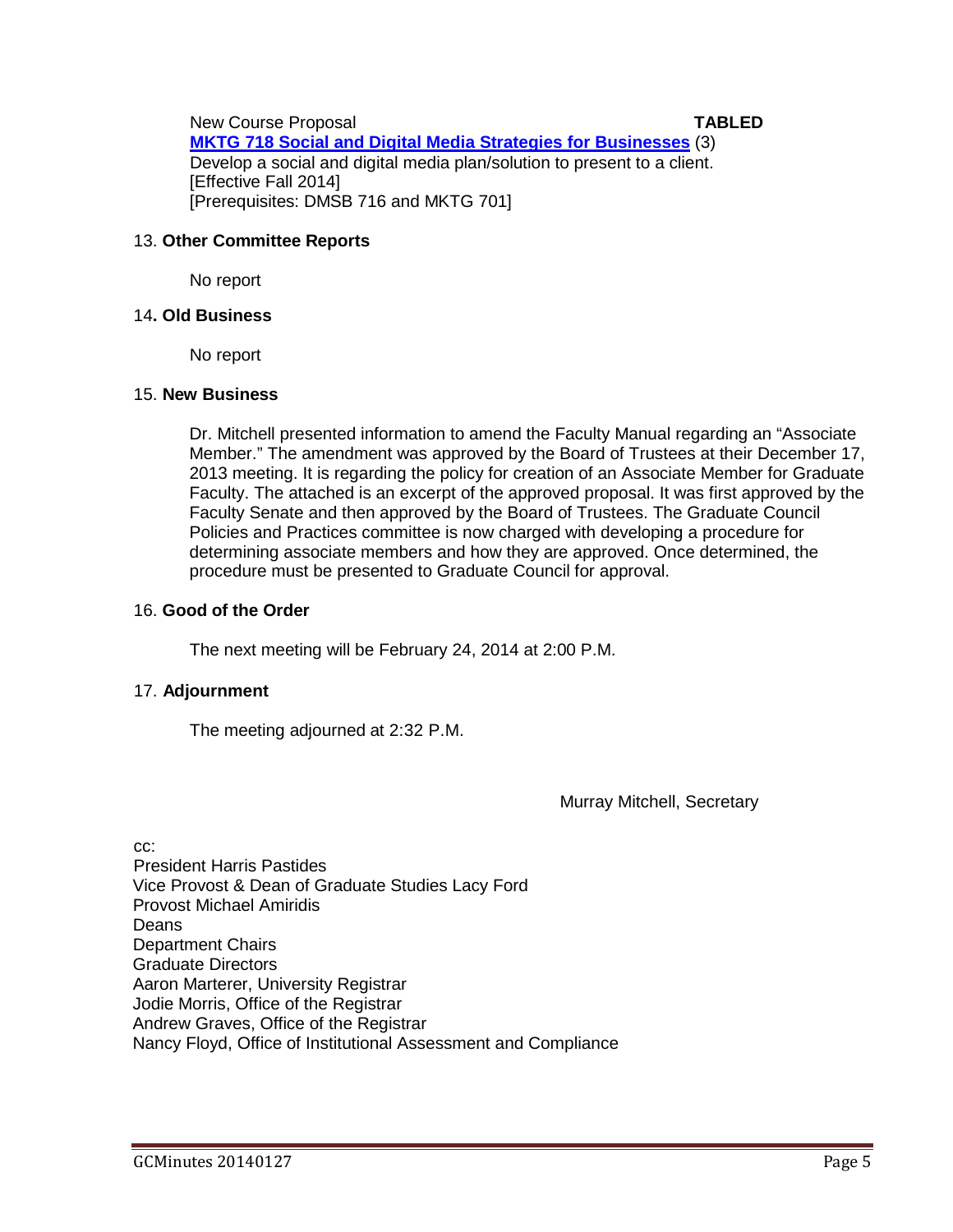## **Proposed Revisionsto the USC Faculty Manual Graduate School Faculty Recommendation from the USC Graduate Council Approved by the Faculty Advisory Committee University of South Carolina April 2013**

### **Summary of Proposed Revisions**

- Creation of "associate member" status on the Graduate Faculty for non-tenure-track faculty. Associate member status would require a nomination by the unit's Graduate Faculty and approval by the Graduate Council based on the candidates scholarly credentials, involvement in graduate academic affairs, and expected continual appointment at USC. A six-year associate member appointment would allow for direction of theses and dissertations, participation on student committees, teaching of graduate courses, service on the Graduate Council and its committees, and voting rights on matters coming before the Graduate Faculty. Its creation would not limit existing rights of other faculty in these regards. It would not create voting rights beyond matters before the Graduate Faculty.
- Elimination of the requirement for meetings of the Graduate Faculty every semester.
- Minor editorial changes: updating of the titles "The Graduate School", "the Graduate Faculty", and "dean of Graduate Studies"; updates to reflect that there may be more than one "associate dean of The Graduate School", that the dean of Graduate Studies does not serve as secretary of the Graduate Council, and that faculty requests for grade changes no longer go through the Graduate Council; and clarification to note that regular members have the right to teach graduate courses and that term appointments are for teaching of graduate courses and/or serving on graduate students' committees as specified by the departmental nomination (these clarifications do not limit any existing rights).

## **Rationale for Proposed Revisions**

- Currently there is no provision for non-tenure-track USC faculty to direct doctoral dissertations or participate in governance of the Graduate School. Other research institutions do have such provisions.
- The Graduate Council does not see the need for a mandatory annual meeting.
- A draft of the recommended changes were approved by both the Graduate Program Review Committee of the Graduate Council, and the full Graduate Council in 2009.
- With minor revisions, the proposal was approved by the Faculty Advisory Committee in 2013.
- The original proposal and revisions were also reviewed by the associate dean of the Graduate School.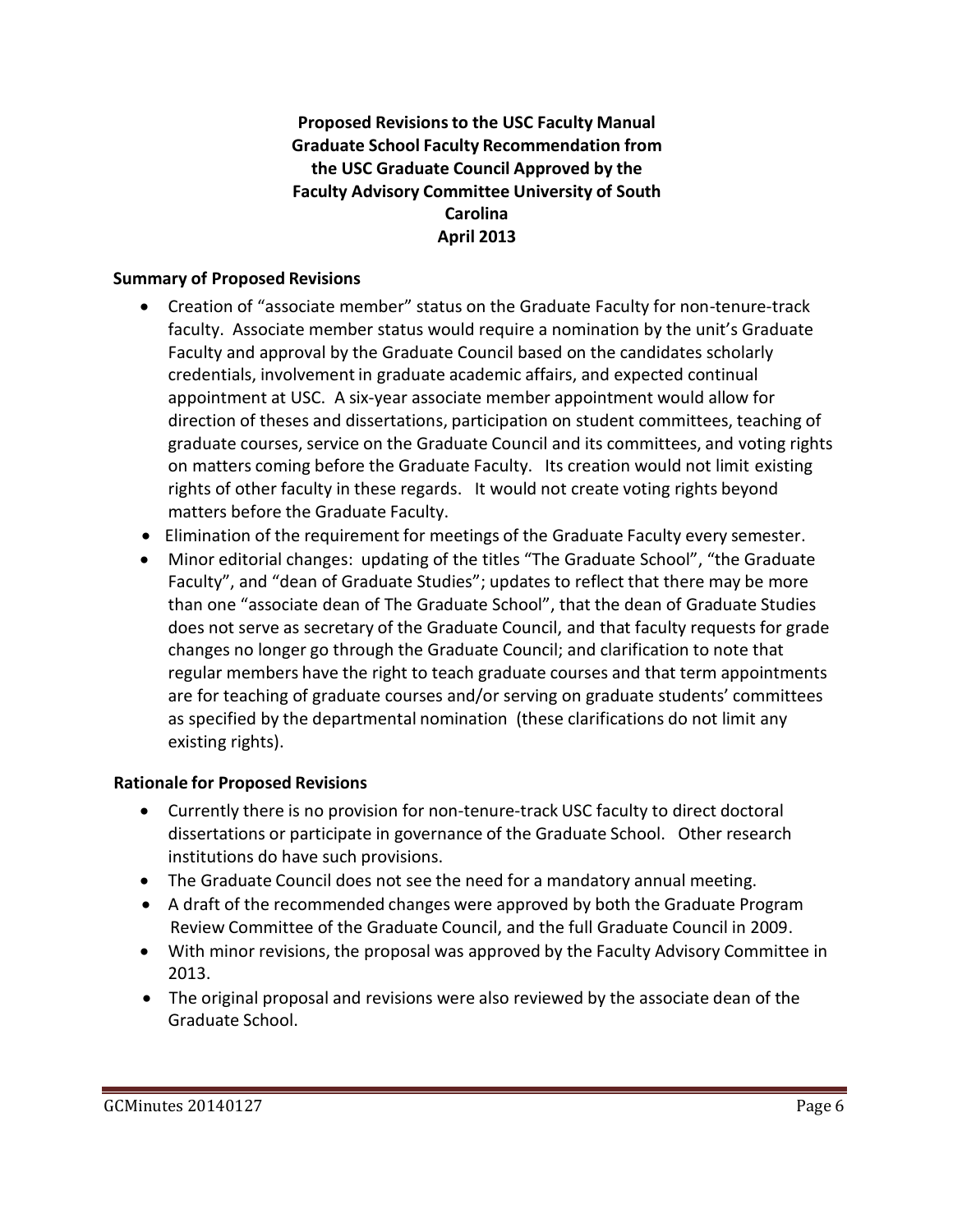## **Chapter 1 – Faculty Organization Graduate School Faculty (pages 15-17)**

| Current                                                                                                                                                                                                                                                                                                                                                                                                                                                                                                                                                                                                                                                                                                                                                                                                                                                                                         | Proposed                                                                                                                                                                                                                                                                                                                                                                                                                                                                                                                                                                                                                                                                                                                                                                                                                                                                                                                                                                     |
|-------------------------------------------------------------------------------------------------------------------------------------------------------------------------------------------------------------------------------------------------------------------------------------------------------------------------------------------------------------------------------------------------------------------------------------------------------------------------------------------------------------------------------------------------------------------------------------------------------------------------------------------------------------------------------------------------------------------------------------------------------------------------------------------------------------------------------------------------------------------------------------------------|------------------------------------------------------------------------------------------------------------------------------------------------------------------------------------------------------------------------------------------------------------------------------------------------------------------------------------------------------------------------------------------------------------------------------------------------------------------------------------------------------------------------------------------------------------------------------------------------------------------------------------------------------------------------------------------------------------------------------------------------------------------------------------------------------------------------------------------------------------------------------------------------------------------------------------------------------------------------------|
| The principal responsibilities of members of the<br>Graduate Faculty are to teach graduate<br>students effectively, to conduct scholarly<br>research and/or engage in creative activity of<br>high quality, and to direct the research of<br>graduate students. In order to fulfill these<br>responsibilities, the Graduate Council<br>recognizes regular and term membership in the<br>Graduate School Faculty. In judging the<br>appropriateness of an applicant for the<br>Graduate Faculty, primary consideration shall<br>be given to whether the faculty member is an<br>active and productive scholar and an effective<br>teacher at the graduate level.                                                                                                                                                                                                                                 | The principal responsibilities of members of the<br>Graduate Faculty are to teach graduate<br>students effectively, to conduct scholarly<br>research and/or engage in creative activity of<br>high quality, and to direct the research of<br>graduate students. In order to fulfill these<br>responsibilities, the Graduate Council<br>recognizes regular, associate, and term<br>membership in the Graduate School Faculty. In<br>judging the appropriateness of an applicant for<br>the Graduate Faculty, primary consideration<br>shall be given to whether the faculty member is<br>an active and productive scholar and an<br>effective teacher at the graduate level.                                                                                                                                                                                                                                                                                                  |
| <b>REGULAR MEMBERSHIP</b>                                                                                                                                                                                                                                                                                                                                                                                                                                                                                                                                                                                                                                                                                                                                                                                                                                                                       | <b>REGULAR MEMBERSHIP</b>                                                                                                                                                                                                                                                                                                                                                                                                                                                                                                                                                                                                                                                                                                                                                                                                                                                                                                                                                    |
| Regular members of the Graduate School<br>faculty on the Columbia campus shall include<br>the president; provost; dean of The Graduate<br>School; associate dean of The Graduate School;<br>and chairs of academic departments offering<br>degrees conferred by The Graduate School.<br>Faculty members holding the Ph.D. or other<br>terminal degree in their respective field of<br>study are eligible to become regular members<br>of the Graduate School faculty upon<br>appointment to a tenured or tenure-track<br>position at the University's Columbia campus.<br>Nominations of eligible faculty for appointment<br>to The Graduate School faculty are made by the<br>appropriate academic unit (college,<br>department, or school) to the Dean of The<br>Graduate School. The appointment is made by<br>the Dean of The Graduate School in<br>consultation with the Graduate Council. | Regular members of the Graduate <b>School</b><br>fFaculty on the Columbia campus shall include<br>the president; provost; dean of The Graduate<br><b>School Studies; associate deans of The</b><br>Graduate School; and chairs of academic<br>departments offering degrees conferred by The<br>Graduate School. Faculty members holding the<br>Ph.D. or other terminal degree in their<br>respective field of study are eligible to become<br>regular members of the Graduate <b>School</b><br><b>fFaculty upon appointment to a tenured or</b><br>tenure-track position at the University's<br>Columbia campus. Nominations of eligible<br>faculty for appointment to Tthe Graduate<br><b>School fFaculty are made by the appropriate</b><br>academic unit (college, department, or school)<br>to the Dean-dean of The Graduate School<br>Studies. The appointment is made by the Dean<br>dean of The Graduate School Studies in<br>consultation with the Graduate Council. |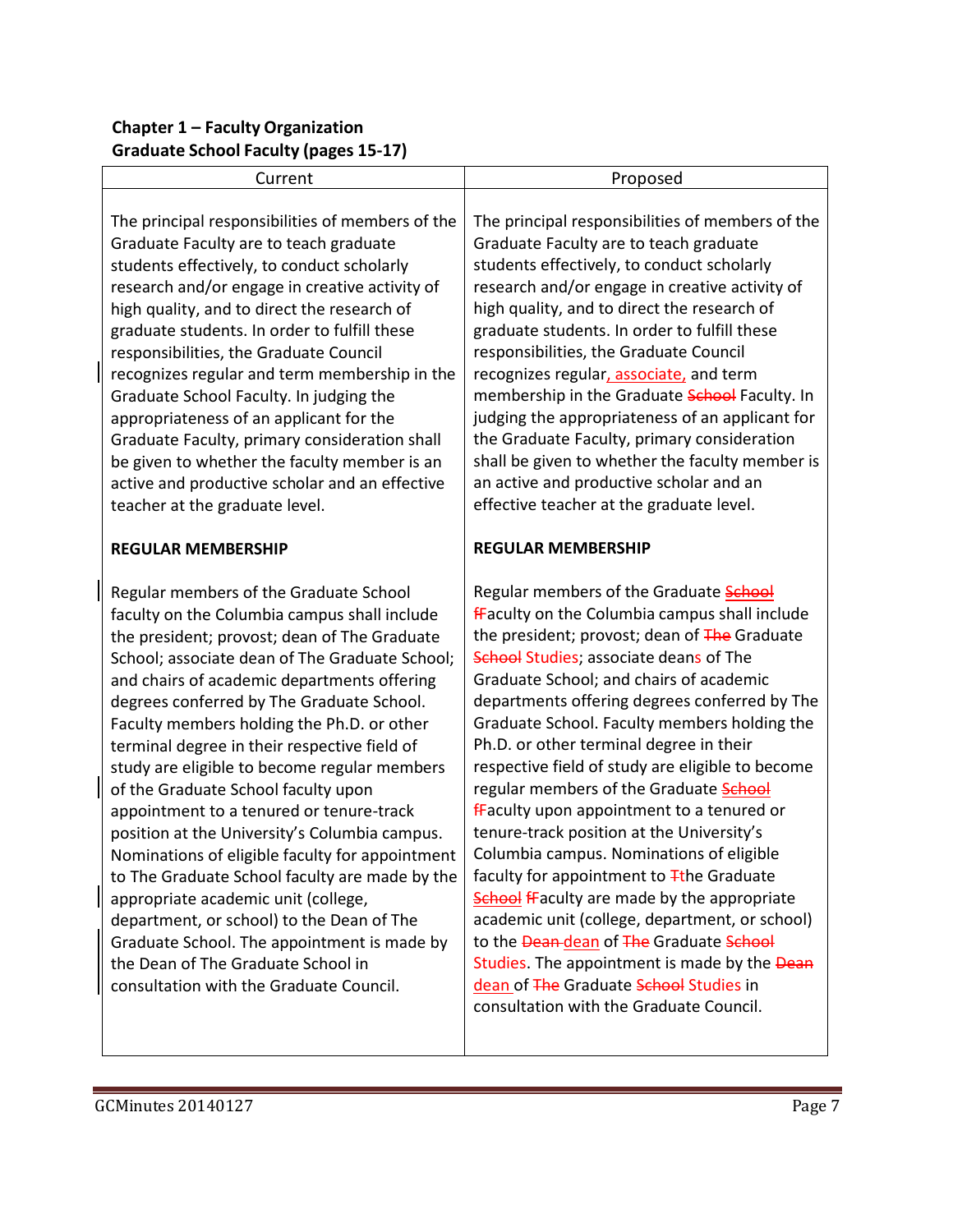#### **REVIEW AND RETENTION**

Consistent with the University of South Carolina's mission as a major research university committed to high quality graduate instruction, the university reviews scholarly and graduate teaching performance on a periodic basis to assure that each member of the Graduate Faculty continues to satisfy the unit's criteria for Graduate Faculty membership. Units shall establish procedures and criteria for review and retention of membership on the Graduate School faculty. Such procedures and criteria must be approved by the Graduate Dean in consultation with the Graduate Council. Retention reviews shall coincide with third-year reviews, tenure and promotion reviews, and post-tenure reviews. Review of chaired professorships, department chairs, and deans for retention on the Graduate School faculty shall coincide with their normal periodic reviews.

Regular members of the Graduate School faculty shall be retained on the Graduate School faculty unless they are judged by their peers, in a manner consistent with unit procedures and criteria, to be performing unsatisfactorily in terms of graduate teaching or research. A faculty member who is evaluated as unsatisfactory in graduate teaching or research by his or her unit may

submit a letter of appeal to the unit requesting reconsideration. Upon receipt of an evaluation of unsatisfactory performance from the unit, the decision to retain or deny the request for retention on the Graduate School Faculty rests with the Graduate Dean in consultation with the Graduate Council. Appeals of such decisions may be made to the Grievance Committee of the Graduate Council. Persons who have been denied membership on the Graduate School faculty may reapply annually through the unit's normal procedures.

#### **REVIEW AND RETENTION**

Consistent with the University of South Carolina's mission as a major research university committed to high quality graduate instruction, the university reviews scholarly and graduate teaching performance on a periodic basis to assure that each member of the Graduate Faculty continues to satisfy the unit's criteria for Graduate Faculty membership. Units shall establish procedures and criteria for review and retention of membership on the Graduate School fEaculty. Such procedures and criteria must be approved by the dean of Graduate **Dean Studies** in consultation with the Graduate Council. Retention reviews shall coincide with third-year reviews, tenure and promotion reviews, and post-tenure reviews. Review of chaired professorships, department chairs, and deans for retention on the Graduate School fFaculty shall coincide with their normal periodic reviews.

Regular members of the Graduate School  $f$ Faculty shall be retained on the Graduate School fFaculty unless they are judged by their peers, in a manner consistent with unit procedures and criteria, to be performing unsatisfactorily in terms of graduate teaching or research. A faculty member who is evaluated as unsatisfactory in graduate teaching or research by his or her unit may

submit a letter of appeal to the unit requesting reconsideration. Upon receipt of an evaluation of unsatisfactory performance from the unit, the decision to retain or deny the request for retention on the Graduate School fFaculty rests with the dean of Graduate Dean Studies in consultation with the Graduate Council. Appeals of such decisions may be made to the Grievance, Appeals, and Petitions Committee of the Graduate Council. Persons who have been denied membership on the Graduate School fFaculty may reapply annually through the unit's normal procedures.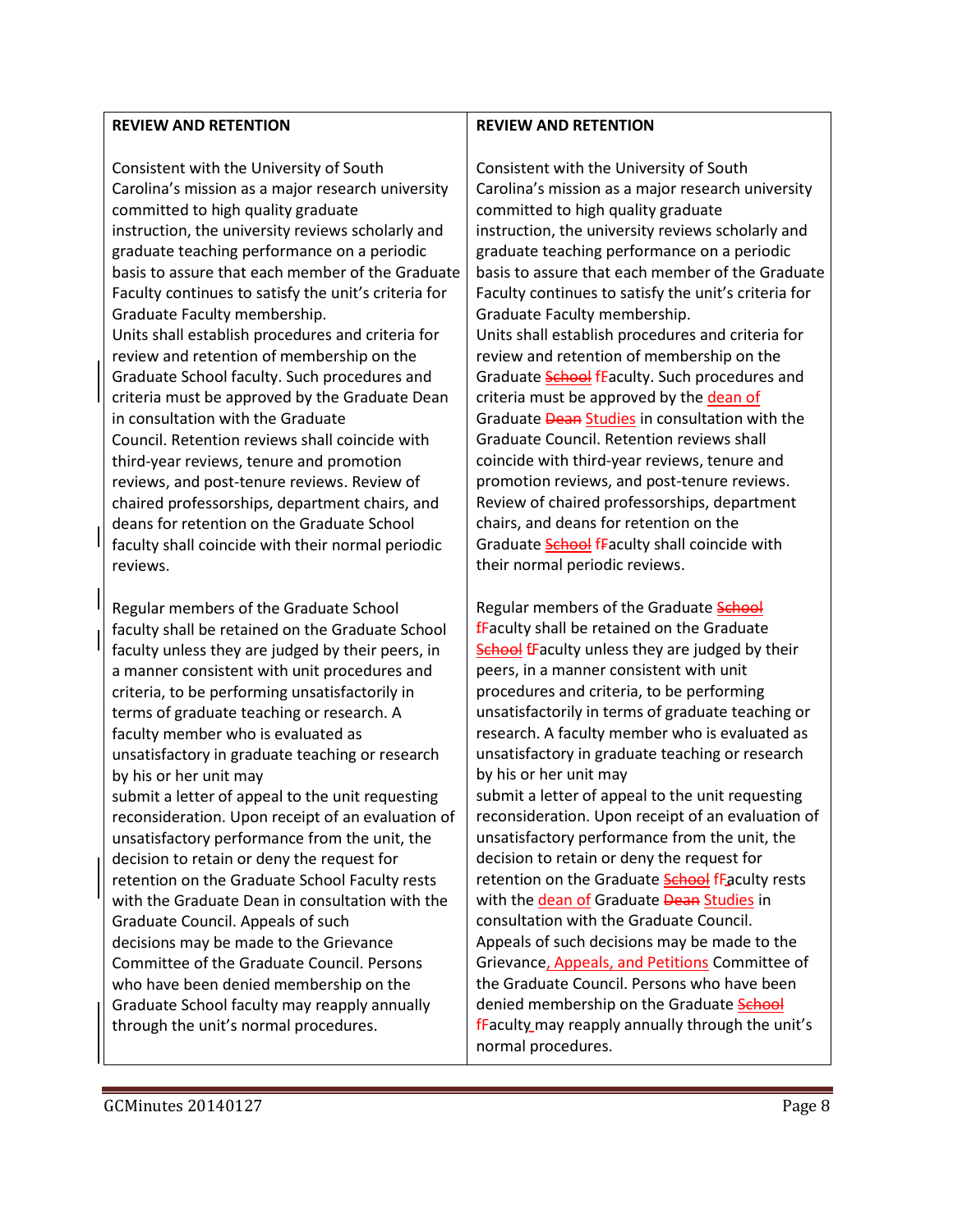| <b>ASSOCIATE MEMBERSHIP</b>                                                                                                                                                               |
|-------------------------------------------------------------------------------------------------------------------------------------------------------------------------------------------|
| Non-tenure-track USC faculty members and<br>scholars who hold the Ph.D. or other terminal<br>degree in their respective field of study may be<br>appointed to associate membership in the |
| <b>Graduate Faculty. Requests for associate</b><br>membership require nomination by anthe                                                                                                 |
| nominee's academic unit that grants the Ph.D.                                                                                                                                             |
| (or other terminal degree that requires a                                                                                                                                                 |
| dissertation or thesis) to the Graduate                                                                                                                                                   |
| Council. If the nominee does not belong to an                                                                                                                                             |
| academic unit, then the nomination may be                                                                                                                                                 |
| from an academic unit that grants the Ph.D. (or                                                                                                                                           |
| other terminal degree that requires a                                                                                                                                                     |
| dissertation or thesis) with which the nominee's                                                                                                                                          |
| area of research aligns. These nominations shall                                                                                                                                          |
| include a report that the nominee received a                                                                                                                                              |
| majority favorable vote by both the unit's c                                                                                                                                              |
| urrent regular Graduate                                                                                                                                                                   |
| Fac ulty and by the unit's current com                                                                                                                                                    |
| bined regular and associate Graduate Faculty.                                                                                                                                             |
| The granting of associate membership is by vote<br>of the council, subject to its procedures and                                                                                          |
| criteria, and is based on the candidate's                                                                                                                                                 |
| scholarly credentials, involvement in graduate                                                                                                                                            |
| academic affairs (such as teaching of graduate                                                                                                                                            |
| courses, serving as a member of thesis or                                                                                                                                                 |
| dissertation committees, and serving on                                                                                                                                                   |
| committees overseeing the department's                                                                                                                                                    |
| academic programs), and expected continual                                                                                                                                                |
| appointment at USC. Associate membership is                                                                                                                                               |
| valid for a period of 6 years, also expiring if the                                                                                                                                       |
| faculty member leaves USC. Persons with                                                                                                                                                   |
| associate membership are eligible for                                                                                                                                                     |
| renomination and reappointment. Associate                                                                                                                                                 |
| membership is appropriate for full-time USC                                                                                                                                               |
| clinical faculty, research faculty, and other USC                                                                                                                                         |
| scholars holding an appropriate terminal degree.                                                                                                                                          |
| <b>Associate membership in the Graduate Faculty</b>                                                                                                                                       |
| does not grant voting rights in the University                                                                                                                                            |
| <b>Faculty or Faculty Senate. Voting rights in the</b>                                                                                                                                    |
| academic unit are determined by local policies                                                                                                                                            |
| independent of Graduate Faculty status.                                                                                                                                                   |
|                                                                                                                                                                                           |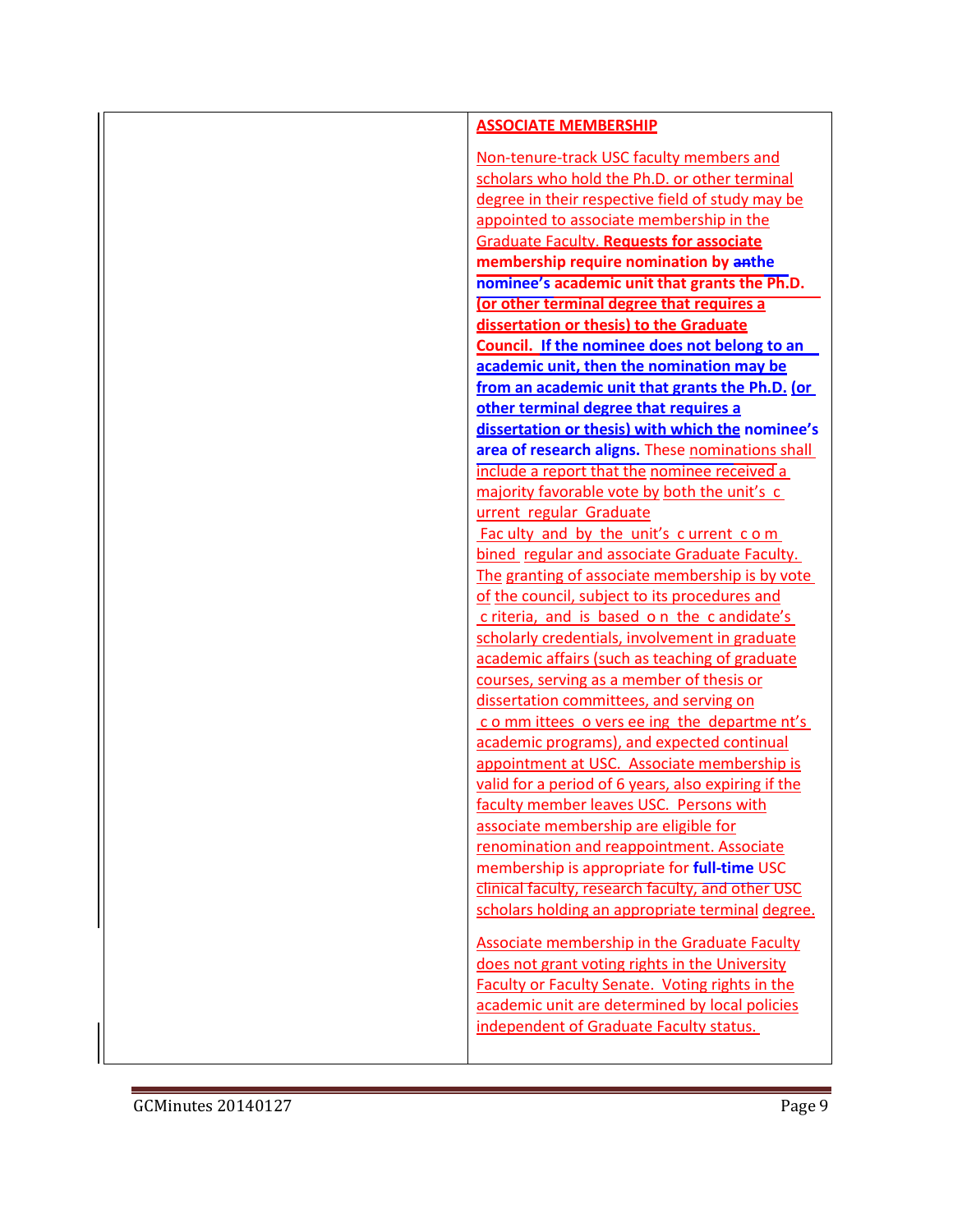#### **FUNCTIONS**

Regular membership in the Graduate School faculty confers the right to direct theses and dissertations, to participate in graduate student committees (subject to unit restrictions), to serve on Graduate Council or its committees, and to vote on matters coming before the Graduate School faculty. The Graduate School faculty shall meet at least once a semester. Special meetings may be called by the

Graduate Council or on the written request of any ten members of the graduate faculty. The dean of The Graduate School shall serve as the presiding officer, assisted by a secretary elected annually by the Graduate School faculty. The Graduate School faculty shall have the right to act on new graduate programs, Graduate School regulations, and related academic matters brought before it by individual members, the Graduate Council, or the administration.

### **TERM APPOINTMENTS**

Faculty members and scholars not otherwise eligible for regular membership on the Graduate School faculty may be appointed to term appointments. Term appointments to the Graduate School faculty are granted upon nomination by an academic unit to the Dean of The Graduate School for a period not to exceed 3 years. Term appointments to the Graduate School faculty confer the rights only to teach graduate courses and serve on graduate students' committees. Persons with term appointments are eligible for reappointment. Term appointments are appropriate for USC faculty in the School of Law and the School of Medicine, emeriti USC professors, clinical faculty, research professors, faculty members at other institutions (including other campuses of the USC system), and others holding an

### **FUNCTIONS**

Regular and associate membership in the Graduate **School fFaculty confers the right to** teach graduate courses, **direct theses and dissertations, to and participate in graduate student committees (subject to the policies of the unit and universityunit restrictions), to serve** on Graduate Council or its committees, and to vote on matters coming before the Graduate School fFaculty. The Graduate School fFaculty shall meet at least once a semester. Special meetings may be as called by the Graduate Council or on the written request of any ten members of the gGraduate fFaculty. The dean of The Graduate School Studies shall serve as the presiding officer, assisted by a secretary elected annually by the Graduate School facultythe chair of the Graduate

Council. The Graduate **School** fFaculty shall have the right to act on new graduate programs, Graduate School regulations, and related academic matters brought before it by individual members, the Graduate Council, or the administration.

## **TERM APPOINTMENTS**

Faculty members and scholars not otherwise eligible for regular membership on the Graduate School fFaculty may be appointed to term appointments. Term appointments to the Graduate **School** fFaculty are granted upon nomination by an academic unit to the dean of Graduate **Dean Studies** for a period not to exceed 3 years. Term appointments to the Graduate **School fFaculty confer the rights only to teach** graduate courses and/or serve on graduate students' committees as specified by the nomination approved by the dean of Graduate Studies. Persons with term appointments are eligible for reappointment. Term appointments are appropriate for USC faculty in the School of Law and the School of Medicine, emeriti USC professors, clinical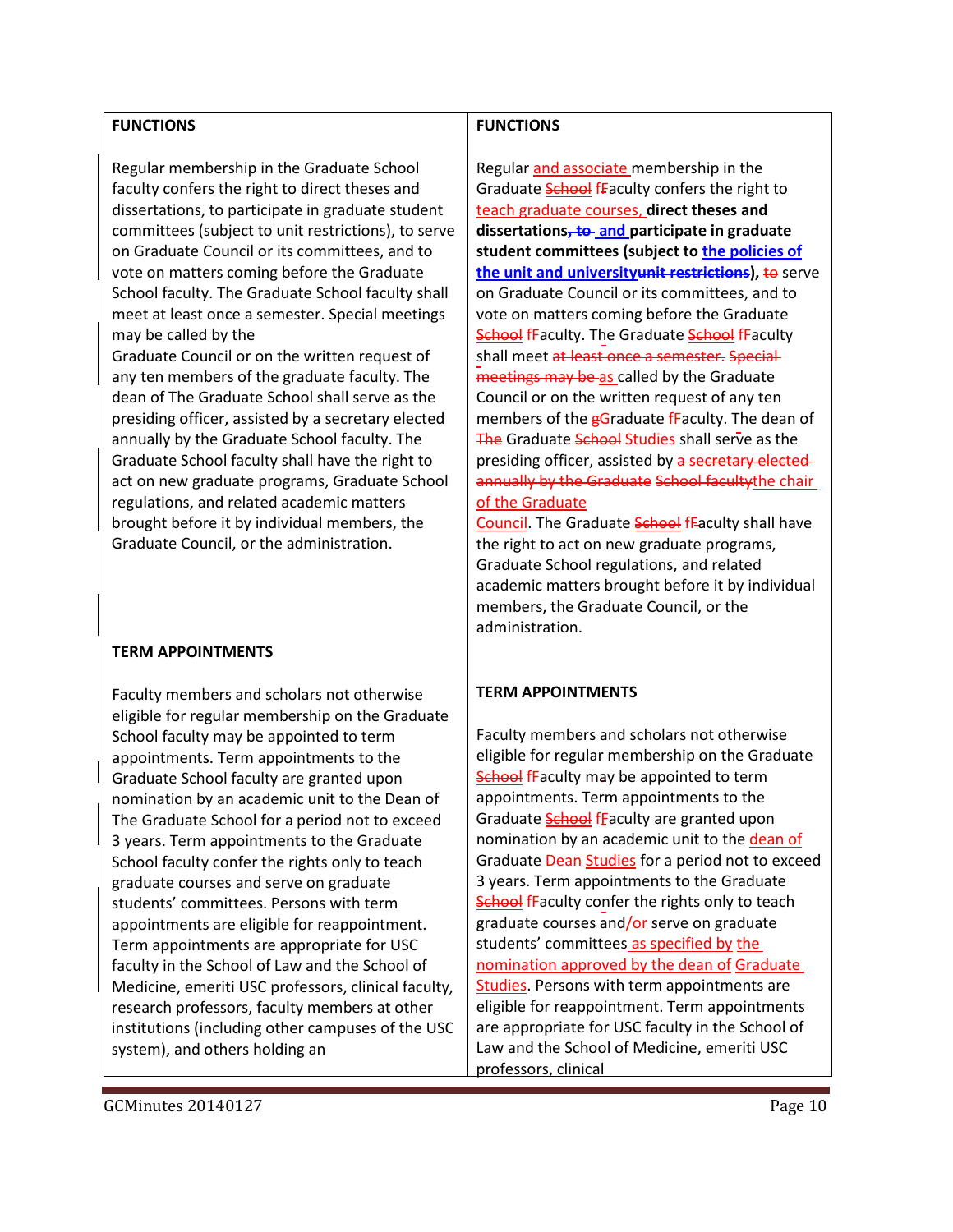appropriate terminal degree or other credentials.

### **GRADUATE COUNCIL**

The council shall be composed of nineteen members:

- Nine members selected by the Graduate School faculty;
- Nine members appointed by the president of the university; and
- The dean of the Graduate School, who serves as secretary.

The council acts in an advisory capacity to the dean of the Graduate School and to the administration, takes action on graduate students' petitions and on faculty requests for graduate grade changes, and performs other duties assigned to it by the graduate faculty or the administration of the university.

The council is responsible for the approval of major changes in Graduate School policy, new courses, course changes, new programs, and modifications of existing degree programs so long as such modifications are in accord with general regulations of the graduate faculty. Actions of the council in these areas shall be published to the faculty and shall become final if not challenged within thirty days by ten or more members of the graduate faculty. A challenge shall consist of a written statement of disagreement with an action or actions of the council that is addressed to the chair or the secretary and signed by ten or more members of the graduate faculty. If a challenge cannot be resolved by the council to the satisfaction of the challengers, the matter shall be referred to the graduate faculty for resolution at a meeting called by the dean of the Graduate School. Any

faculty, research **professors** faculty, faculty members at other institutions (including other campuses of the USC system), and others holding an appropriate terminal degree or other credentials.

### **GRADUATE COUNCIL**

The council shall be composed of nineteen members:

- Nine members selected by the Graduate **School fFaculty**;
- Nine members appointed by the president of the university; and
- The dean of the Graduate Studies School, who serves as secretary.

No more than six members may have associate membership.

The council acts in an advisory capacity to the dean of the Graduate Studies School and to the administration, takes action on graduate students' petitions-and on faculty requests for graduate grade changes, and performs other duties assigned to it by the **gGraduate fFaculty or** the administration of the university.

The council is responsible for the approval of major changes in Graduate School policy, new courses, course changes, new programs, and modifications of existing degree programs so long as such modifications are in accord with general regulations of the gGraduate fFaculty. Actions of the council in these areas shall be published to the faculty and shall become final if not challenged within thirty days by ten or more members of the gGraduate fFaculty. A challenge shall consist of a written statement of disagreement with an action or actions of the council that is addressed to the chair or the secretary and signed by ten or more members of the gGraduate fFaculty. If a challenge cannot be resolved by the council to the satisfaction of the challengers, the matter shall be referred to the **gGraduate fFaculty for resolution at a**